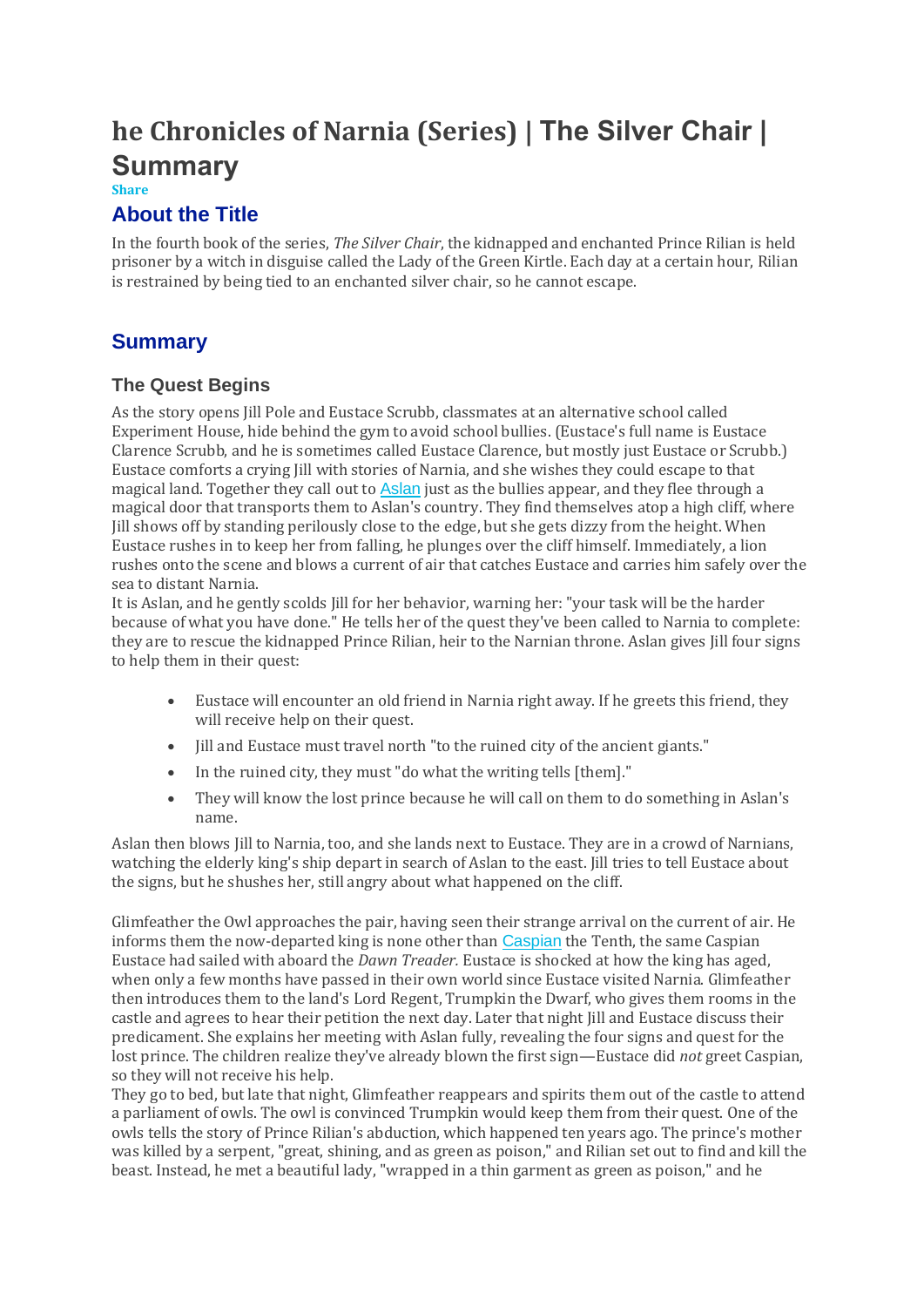simply disappeared one day. Since then, many lives had been lost in the fruitless search for the lost prince, and the king has forbidden any further rescue missions. The owls, however, want to help Jill and Eustace. They figure out that the children must go north to Ettinsmoor to find the ruined city of giants, the second sign given to Jill by Aslan. Two owls take the children to meet someone who can help: Puddleglum the Marsh-wiggle, a tall, froglike creature who lives on the marsh. He predicts their doom with logical pessimism, but willingly signs on to guide the children on their quest—Narnia needs a king, and he will do what he can to help.

## **A Perilous Journey**

Jill, Eustace, and Puddleglum set out for the north, and after ten days, come to a giants' bridge over an impassable gorge. Crossing the bridge, they meet a silent knight in black armor and a beautiful, merry lady in green, the Lady of the Green Kirtle, as she calls herself. She directs them not to the ruined city they seek, but to Harfang, a city of "gentle giants" where an Autumn Feast is about to take place. "[T]ell them ... She of the Green Kirtle salutes them by you," she offers, promising them the hospitality of hot baths, comfortable beds, and full bellies. Puddleglum is skeptical of her motives, but the children are enthralled by the idea of Harfang as a break from their arduous journey—and the horrid winter weather that sets in as they continue up the giants' road.

Against the Marsh-wiggle's wishes, they decide to make for Harfang. As they slog through the pelting snow, they come upon strange, snow-covered features on a hill: deep trenches, ledges, squarish rocks, and structures that look like chimneys or cliffs. Jill falls down into a narrow trench. They pull her out, and Puddleglum asks her to remind them of the signs they're supposed to be following. "Oh, come *on*! Bother the signs," she pouts, wanting to get to the comforts of Harfang. In truth, the signs have gotten fuzzy in her mind "because she had given up saying the signs over every night." Puddleglum wants to further investigate the hill they're currently on, but the lights of Harfang in the distance appear and the children overrule him once more.

They arrive at the gate of Harfang, where Jill tells the porter that the Lady of the Green Kirtle has sent them. They are treated to a warm fire and a tipple of booze for Puddleglum (who seems to get rather drunk), and then they are taken to meet the king and queen. Eustace explains that the Lady of the Green Kirtle "said you'd like to have us for your Autumn Feast," and the monarchs "smiled in a way that Jill didn't exactly like." Nonetheless, the travelers are given the royal treatment from giant baths and gorgeous rooms to delicious food and luxurious clothes. That night, Jill has a dream that Aslan shows her the phrase "UNDER ME" outside her window, though she forgets the dream upon waking. As soon as she looks out the window, though, she sees what can only be the ruined city of giants. It is the strange hill of ledges and trenches they had passed through the previous day (the snow now melted away), and on the stones is carved the huge inscription, "UNDER ME."

The three travelers realize they've messed up the second sign, and now will need to leave Harfang and look for the prince *under* the ruined city in order to fulfill the third sign. This won't be easy, though, for they now realize they are prisoners rather than guests. Their fate is made clear when they discover a cookbook with recipes for "Man" and "Marsh-wiggle," and they hurriedly escape through an unguarded door by the kitchen. They are spotted before they can make it safely to the ruined city, though, and pursuit begins. "After them," shouts the king, "or we'll have no man-pies tomorrow." The escapees manage to duck through a crack in the ruined steps to avoid the giants' hounds, and they find themselves in total darkness. They stumble forward blindly and slide down a rocky incline, now hopelessly lost. Soon, an eerie voice greets them with, "What make you here, creatures of the Overworld?" It is the Warden of the Marches of Underland, surrounded by "a hundred Earthmen in arms." Jill, Eustace, and Puddleglum are marched off to meet the Queen of the Deep Realm. They cross an underground lake by boat and come to a silent, dreary city, where crowds of Earthmen go about their business and ignore the unusual visitors.

## **The Rescue**

Once inside the queen's castle, the travelers hear a welcome surprise: "a clear, ringing, perfectly human voice, the voice of a young man." It is the black knight they had met on the bridge, who informs them the Queen of the Deep Realm is the none other than the Lady of the Green Kirtle.